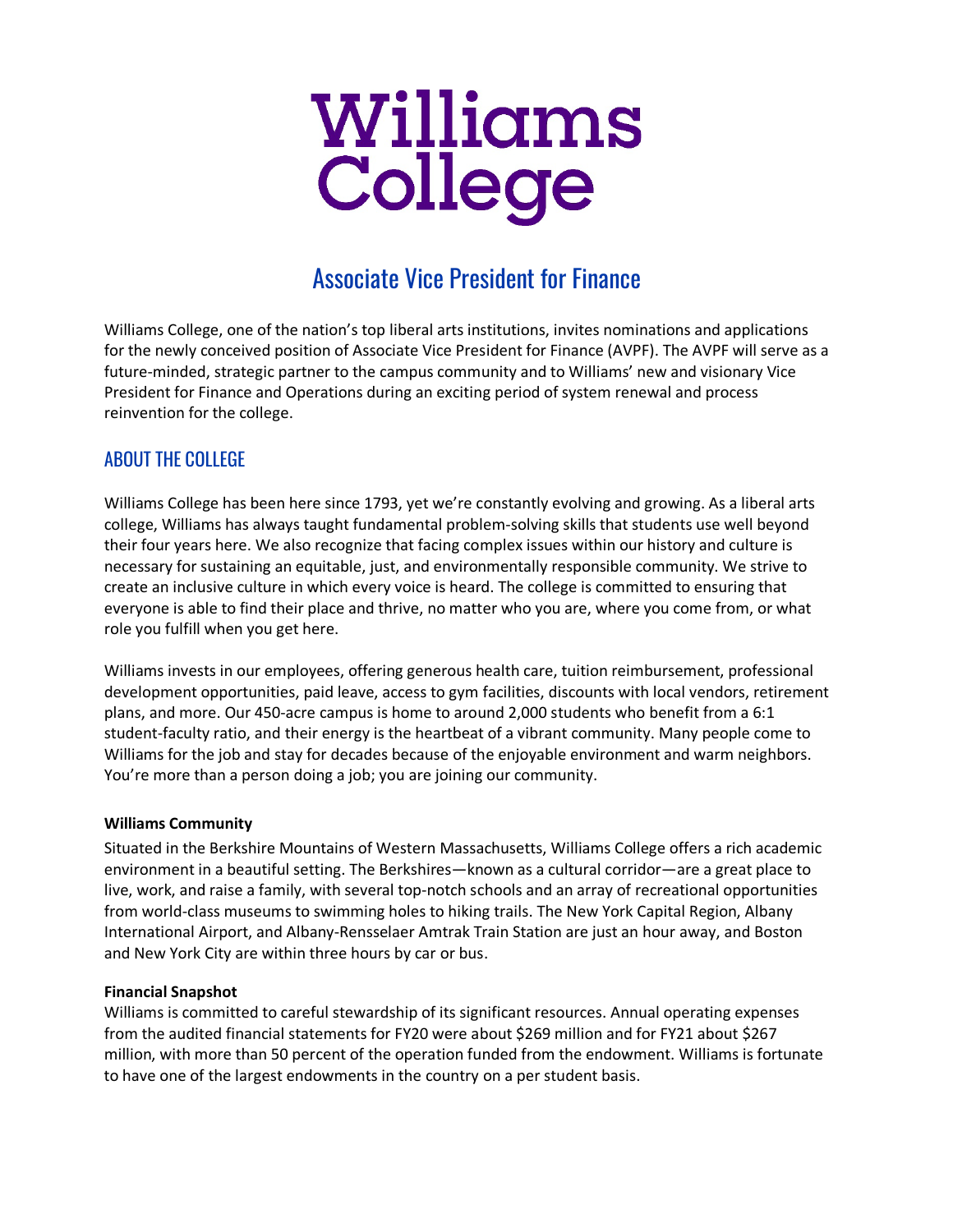Williams College, Associate Vice President for Finance 2

| Enrollment (Fall 2022)                                  | 2,216                      |
|---------------------------------------------------------|----------------------------|
| Comprehensive Fee (Fall 2022)                           | \$77,300                   |
| Percent of Students Receiving Financial Assistance      | 53%                        |
| Annual Operating Expenses (FY21)                        | \$267 million              |
| Endowment (June 30, 2021)                               | \$3.9 billion              |
| Endowment per Student (June 30, 2021)                   | \$1.8 million              |
| Endowment Spending Rate (for year ended June 30,        | 5.5% of the 12 QTR Average |
| $ 2021\rangle$                                          |                            |
| Endowment Rate of Return (June 30, 2021)                | 49.9%                      |
| Fundraising-Three Year Average (ending FY21)            | \$86 million               |
| Capital expenditures – Three Year Average (ending FY21) | \$71 million               |
| Long term debt (June 30, 2021)                          | \$413 million              |

# [More information about Williams' finances.](https://controller.williams.edu/college-financial-statements/)

### **Nation's First All-Grant Financial Aid Program**

A national leader in college access and affordability, Williams just took a major step toward what it calls a goal of "true affordability" for students receiving financial aid. Starting with the fall 2022 semester, the college will become the first in the country to totally eliminate loans, as well as required campus and summer jobs from all of its financial aid awards. The components will be replaced with equivalent grant funds.

The college's latest move to an all-grant program immediately benefits the more than 1,100 of Williams' 2,121 total undergraduates (almost 53 percent) who receive financial aid from the school. Middleincome families will receive approximately \$35,000 in additional grant aid over four years, while the college's lowest-income families, whose aid packages already excluded loans, will receive almost \$16,000 in additional grants. The move will cost the college an estimated \$6.75M annually, raising its total financial aid budget to \$77.5M in FY23—one of the most generous per capita in the nation.

[More information about this impactful new initiative,](https://president.williams.edu/writings-and-remarks/exciting-news-williams-announces-nations-first-all-grant-financial-aid-program/) announced in April 2022.

# THE ROLE OF THE ASSOCIATE VICE PRESIDENT FOR FINANCE

The AVPF provides leadership and strategic oversight of the financial and business operations of the college, providing campus-wide strategic oversight of financial planning and treasury services, risk management, accounting and payroll operations, external reporting, compliance, and service provider management.

Reporting to the Vice President for Finance and Operations, the AVPF is a key member of the college's financial leadership team and works closely with other senior administrators, faculty, staff, students, and the Board of Trustees, in particular the Audit and Budget and Finance Committees, to ensure a strong and efficient financial control environment that supports the educational mission of the college.

The AVPF leads a team approaching 15 employees, identifying and ensuring continuous professional development and business operations improvement opportunities to maintain an efficient function. The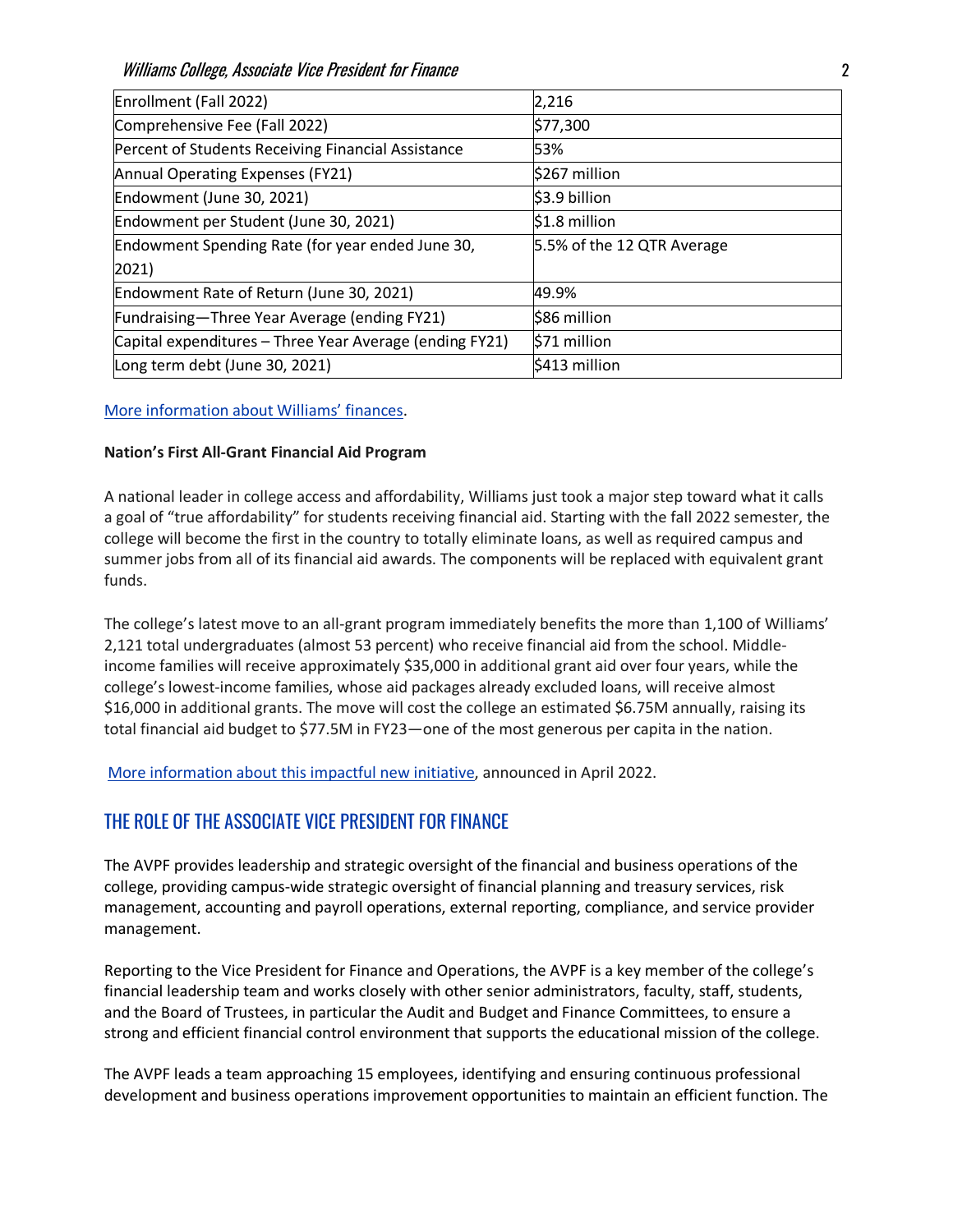AVPF conducts and monitors peer comparisons on a regular basis to help guide these decisions and adopt best practices.

The first few years of this role will focus on planning, organizing, evaluating, and coordinating the administrative functions of the financial division as part of the college's central information system replacement. The AVPF will serve on the project leadership team and will lead finance staff in process improvements and policy revisions while implementing new finance, human resources, and student information systems.

The AVPF will participate in the most complex financial, business, and operational activities between the college and vendors, partners, peers, service providers, and collaborators, both internally and externally, communicating at the highest levels with these partners and explaining concepts and complicated transactions to a very wide variety of financial and non-financial audiences to support decision-making, compliance, financial reporting, and resource allocation decisions.

The AVPF will oversee several key areas with chief responsibility for the following:

# *Financial Operations, Compliance, Reporting*

- Provide strategic direction and oversight to the offices of Financial Planning and Treasury Management, Controller (Accounting Operations, Financial Reporting, Accounts Payable, and Payroll);
- Lead, manage, evaluate, and develop a diverse team of staff members that is professional, service-oriented, and supports the campus community;
- Recruit, train, motivate, and retain a diverse and excellent staff, support their ongoing professional development, and sustain a collegial and collaborative environment committed to excellence;
- Ensure the accuracy and timeliness of all financial reporting; oversee preparation of the college's annual financial statements; meet other external reporting requirements;
- Maintain a documented system of accounting policies and procedures;
- Maintain proficiency and currency in accounting, finance, tax, and regulatory trends and developments;
- Participate in and support the work of the Audit and Budget and Finance Committees of the Board of Trustees, preparing materials, reporting on financial results and risk management and insurance activities, and engaging in various studies and analyses;
- Coordinate the review, selection, testing, implementation, and maintenance of all software utilized for financial reporting and other finance functions; and
- Develop, improve, and maintain effective and efficient operations, including adoption of emerging technologies and service arrangements, including vendor and contract performance oversight and risk management responsibilities.

### *Campus Outreach, Service, Communication*

- Working with colleagues across the college and with the trustees, develop and implement approaches to ensure compliance and adoption of best practices;
- Coordinate and maintain robust compliance and risk management programs campus-wide, collaborating with other departments and programs;
- Identify strategic opportunities to improve processes within the department and throughout the college, including involvement in establishing practices for new initiatives within the college;
- Establish and maintain relationships with the college's banking partners and other financial institutions;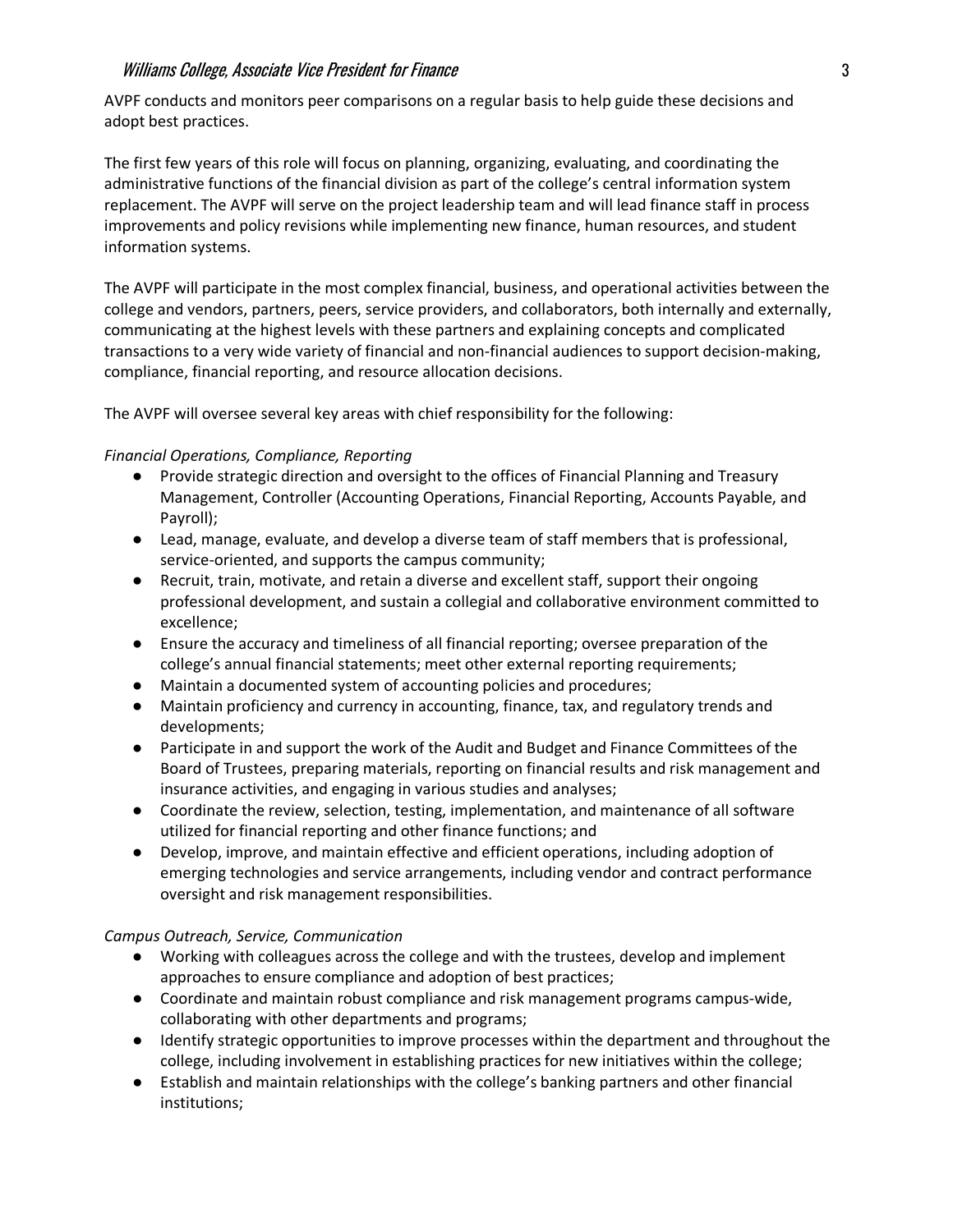- Serve on various college committees and maintain cooperative working relationships with other individuals and departments within the finance group and throughout the college, including the Investment Office, Provost Office, Human Resources, Planning, Design & Construction, Development, Information Technology, etc.; and
- Maintain a leadership role in collaboration, communication, best practices, and establish a customer service orientation among departments within Finance.

# *Financial Planning and Budgeting:*

- Oversee long-range financial modeling;
- Participate in the evaluation of financial aspects of strategic initiatives and alliances;
- Oversee the funding and financing of capital investments and capital renewal;
- Develop and monitor a debt strategy including debt planning and management;
- Oversee endowment distribution and restriction monitoring and measurement; and
- Lead the annual operating and capital budget process.

In a setting where shared governance and community consensus are valued, the AVPF will lead in thinking strategically, fostering process renewal and systems improvement, and facilitating critical conversations. Working with the Vice President for Finance and Operations (VPFO) and staff throughout the division, the AVPF will bring energy and leadership to creating a sustainable, customer serviceminded, mission-driven business model for the college that is continually focused on excellence in all forms.

The AVPF will originate and inspire new ideas, guide complicated and consequential decision-making, and lead collaborative implementation of new initiatives that will increase the effectiveness of policies, systems, and processes throughout the college. The AVPF will be a thought partner to the VPFO, responsive to the needs of faculty and staff leadership and trustees, and will identify opportunities and challenges and craft solutions to advance the college and its systems over the short and long term. The new AVPF will stimulate the very best strategic thinking among the teams that report in, recognizing the primacy of the educational mission in all decisions.

# OPPORTUNITIES AND CHALLENGES

The AVPF will be energized by the following opportunities and challenges, among others:

### *Leading financial strategy.*

Williams has weathered through these unprecedented times with extremely strong financial health. The AVPF will serve as a strategic partner to Vice President Wagner on all aspects of the financial strategy, as well as business, legal, and compliance aspects, to ensure the future health of the college. This includes developing financial and business plans which present options and recommendations for the senior leadership team and Board of Trustees to achieve Williams' strategic goals.

### *Collaborating across campus on key strategic priorities.*

The Vice President looks forward to welcoming an AVPF who will serve as a key collaborator in identifying ways to strategize and implement around a vision for how future accounting and financial processes integrate with the campus and other systems. The AVPF will lead campus planning around how policies, procedures, controls, and customer service interact across the institution in ways that improve upon and streamline what is currently in place. This includes serving on the leadership team for the selection and implementation of new finance, human resources, and student information systems. The AVPF will ensure that the college's financial model is rigorous, creative, and adaptable to meet future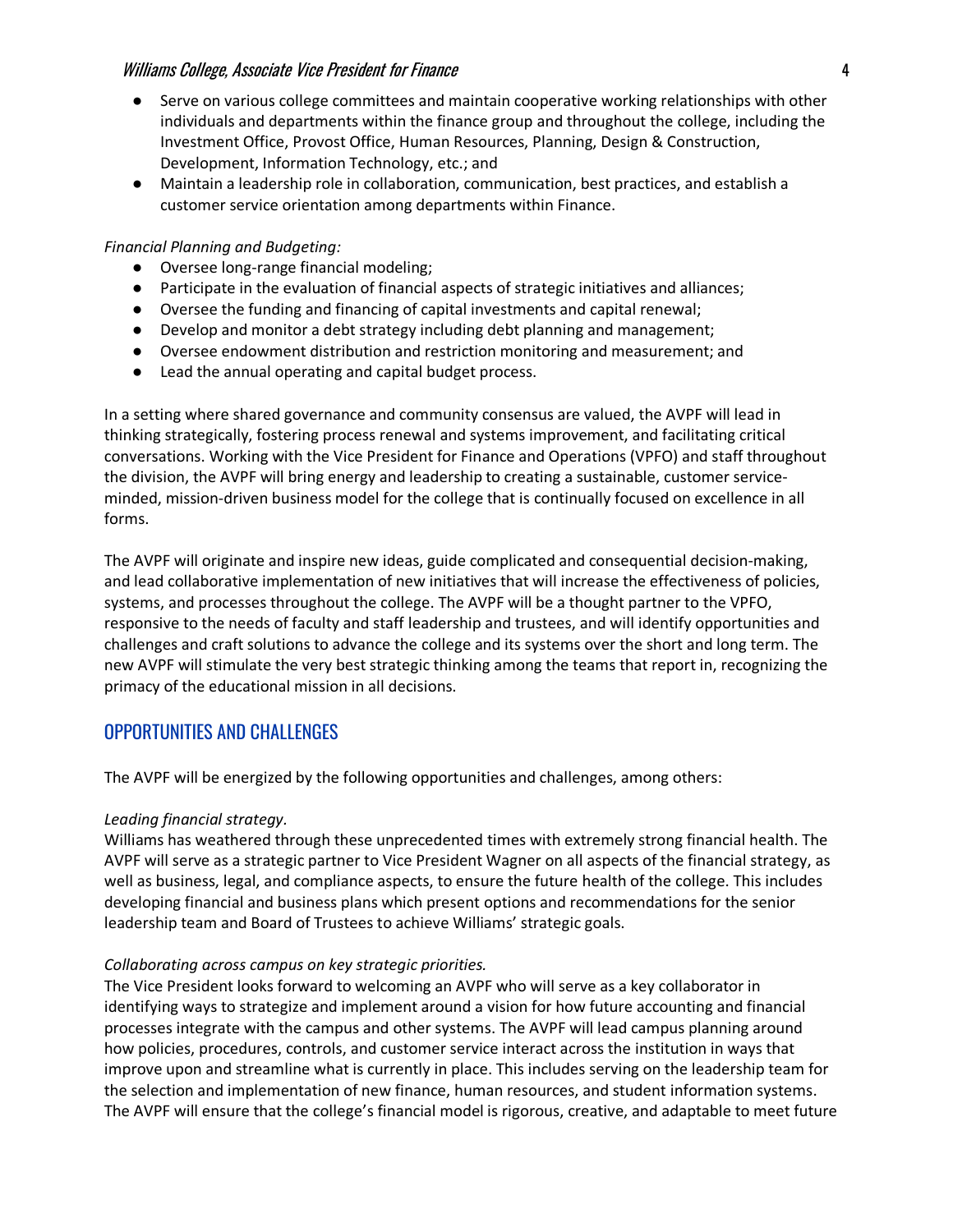challenges.

### *Communicating in a transparent environment.*

The AVPF must be an excellent communicator who can articulate complex financial information in ways that make it understandable to a wide range of audiences. Working with the VPFO, the AVPF will be instrumental in helping the college make informed and thoughtful financial decisions and will educate community members on the thought-process behind these decisions. The AVPF will sustain the high degree of trust and transparency the community has come to expect through open, respectful dialogue with faculty, administrators, trustees, students, staff, alumni, donors, and members of the local community.

*Contributing to the building of a diverse and inclusive community of shared responsibility and respect***.**  The AVPF will establish annual goals to promote diversity and inclusion in recruitment, hiring, employee retention, college policy, and programs that fall under the portfolio. The AVPF will promote collaboration and consultation with faculty, students, staff, and other constituencies in decision-making. The AVPF will be transparent and inclusive in developing policies and processes.

### *Supporting and empowering a strong team.*

The units reporting to the AVPF have strong teams and leaders who know their areas well and work hard to ensure the operational health of the college. The AVPF will continue to foster an entrepreneurial, collaborative spirit among the teams and will ensure that both team and individual professional development goals are articulated and consistently advanced. With the leadership of the new AVPF, the finance team will optimize collaboration broadly across the college and maximize their collective contribution to Williams' success. Depending on timing, the new AVPF is expected to have the opportunity to participate in the hiring of the new Controller.

# DESIRED QUALIFICATIONS AND CHARACTERISTICS

Williams College seeks an AVPF with a track record of successful and progressively responsible leadership in business and finance. The ideal candidate will have outstanding financial and administrative management skills; a record of building and leading diverse teams; and a demonstrated commitment to the advancement of an innovative, mission-driven institution. The successful candidate will be an effective, balanced, and highly collaborative strategic leader who deeply values education and thrives in a collaborative environment. The AVPF will bring a capacity for strategic vision to a close partnership with the Vice President and colleagues across the campus.

The AVPF will possess many of the following experiences, capabilities, and personal attributes:

- A record of stellar strategic leadership in financial and business management;
- Superior understanding of financial and administrative operations in institutions of higher education or other organizations of similar size and complexity;
- Proven planning skills with a vision toward long-term sustainability;
- A track record of successfully developing, managing, and mentoring staff, and proven skills in building relationships with faculty, staff, Board of Trustees members, and members of the local community;
- A commitment to the mission and expectations of a small, highly selective, residential, undergraduate institution;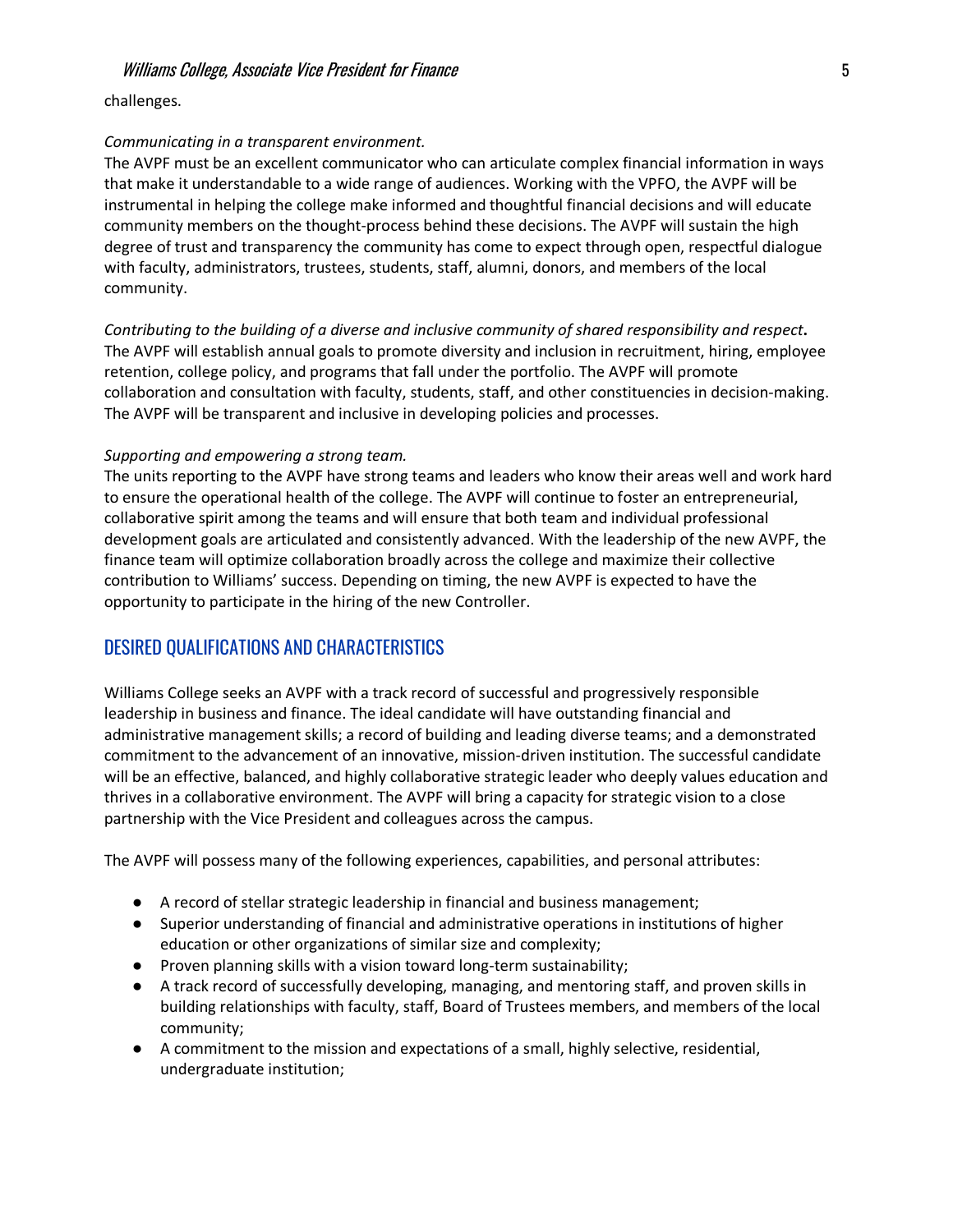- 8-10 years of experience as a business professional in increasing leadership positions; preference for experience in higher education or a public accounting firm with a higher education/nonprofit client base;
- Understanding of tax codes and laws applicable to higher education, nonprofit organizations, and business enterprises;
- Demonstrated experience in the oversight of financial planning, accounting and reporting, risk management and insurance, and business operations;
- Experience with modern accounting information and finance systems required; experience with ERP implementation desired;
- Experience working with financial statements and conducting financial planning and analysis and forecasting;
- Ability to work collaboratively and to effectively lead staff;
- Commitment to the value of diversity in the workplace;
- Strong organizational, analytic, interpersonal, problem-solving, and customer service skills;
- Ability to effectively communicate orally and in writing complex financial information to constituencies with varied levels of financial expertise;
- High level of professionalism, initiative, and the ability to manage numerous deadlines simultaneously with an appropriate sense of urgency;
- Strong problem solving, strategic, and creative thinking skills;
- Sound judgment and decision-making skills based on accurate and timely analyses;
- Strong presentation skills and the capacity to organize information;
- Ability to listen and communicate well with a diverse clientele, including students, faculty, staff, trustees, and those outside the college; and
- Demonstrated reputation for integrity and ethical standards, including the ability to handle confidential information with utmost discretion.

A baccalaureate degree is required. An MBA/CPA or other advanced degree in accounting, finance, business, or a related field is preferred. Experience from other sectors in addition to higher education is welcomed.

# WORKING CONDITIONS & PHYSICAL DEMANDS

Williams is deeply committed to diversity, equity, inclusion, and accessibility. The successful candidate will excel at working in a community that is broadly diverse with regard to race, ethnicity, socioeconomic status, gender, nationality, sexual orientation, and religion.

Except for required travel and unless otherwise determined by the AVPF or college policies, this is primarily an in-person position that may be eligible for part time hybrid work upon approval of the VPFO according to the college's Remote Work Policy, which is linked here: Remote Work Policy - Staff Handbook [\(williams.edu\).](https://handbooks.williams.edu/staff/employment-payroll/employment/telecommuting-policy/) Work largely comprises in-office, desk-related tasks including computer work, phone/video calls, and in-person meetings. Work is generally sedentary in nature and is expected to include extended screen time. This position may require travel. Reasonable accommodations may be made to enable individuals with disabilities to perform these essential functions.